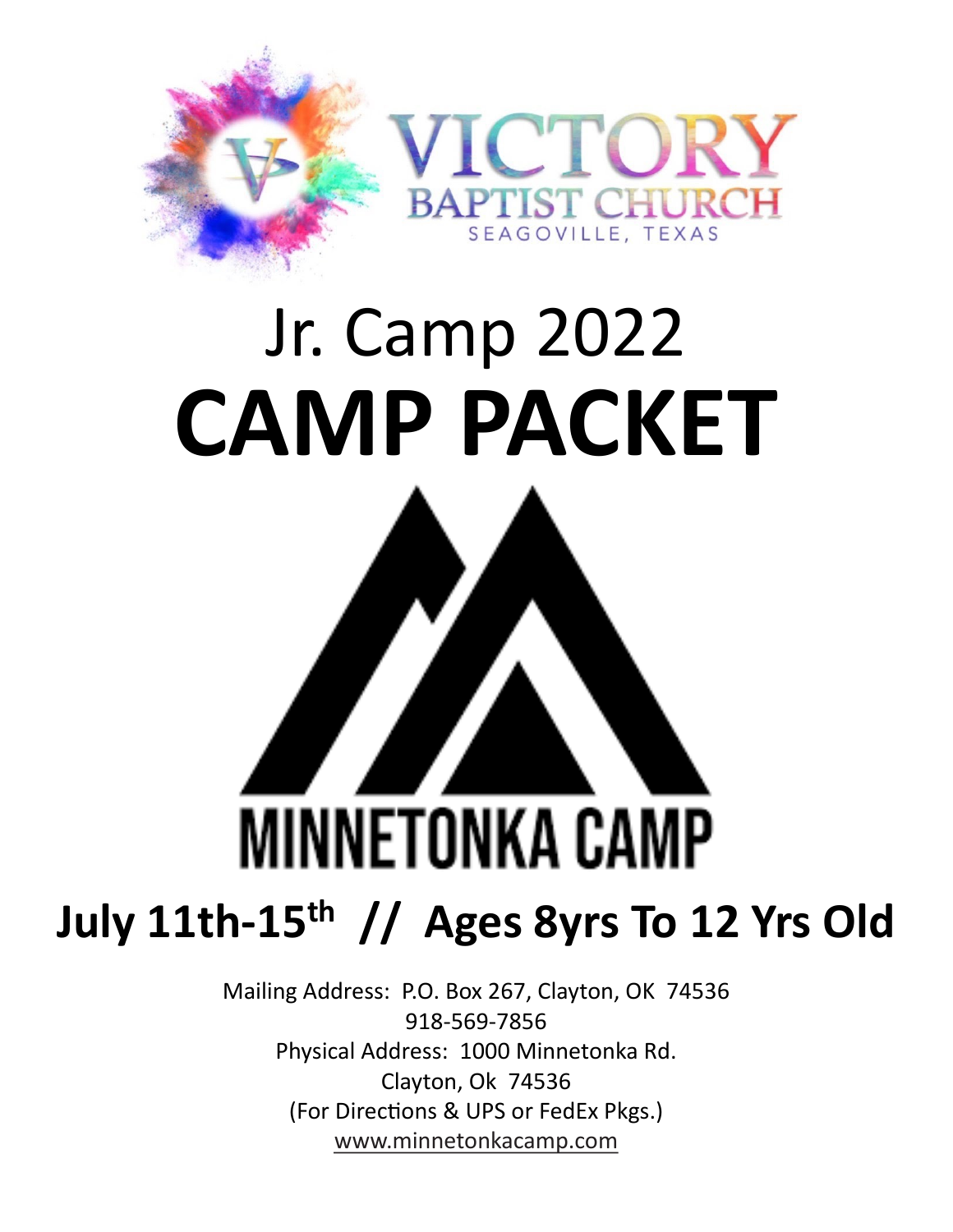### **Dear Parent/Camper,**

Summer Camp is almost here…YES! *What Do We Do At Summer Camp***?** Lots of fun things…like basketball, softball, sand volleyball, kickball, swimming, group games, a 100 ft. water slide called "*Wet Willy*", a 300 ft. zip line that runs over a pond, and fun water games……just to name a few! In addition, we have morning Chapel services, outdoor Bible classes, and evening services. Most importantly, we learn God's Word and ways to apply it which brings about life changing truths!

### *THIS YEAR'S THEME IS…* **"**GOD IS GREATER!**"**

*"Ye are of God li0le children, and have overcome them: Because greater is he that is in you, than he that is in the world." – 1 John 4:4*



#### *WHERE ARE WE GOING?*

Minnetonka Christian Camp is located in Clayton, OK in the Kiamichi Mountains of southeastern Oklahoma.

#### *WHAT IS THE COST?*

The cost for camp 2022 is \$265. This includes 5 days and 4 nights of activities, transportation, lodging, food, plus \$10 per day spending money for snacks, drinks, and the gift shop. The spending money is a requirement for all campers who will be attending. You will need to pay VBC \$215 to cover camp fees and church costs, and have the other \$50 in cash (preferably in \$5 denominations) in an envelope with your child's name on it.

#### *WHEN IS THE PRE-CAMP MEETING?*

Sunday, June  $26<sup>th</sup>$  after the PM service

#### *WHEN ARE THE CAMP FORMS, CHURCH FORM & MONEY DUE?*

All paperwork & monies are due Sunday, June 26<sup>th</sup>. This includes their \$50 spending money. Please put in a separate envelope with their name on it. Also, if you have medical insurance, please include a copy of your card with the church form.

#### *WHEN ARE WE LEAVING & RETURNING HOME?*

We will leave for camp on Monday, July 11<sup>th</sup> at 8am sharp! All campers need to be at the church by 7:30am. We will return home on Friday, July 15<sup>th</sup> around 3:30pm.

#### *PLANNING TO VISIT YOUR CAMPER AT MINNETONKA?*

All camp visitors must check in at the main camp office upon your arrival. In addition, if you plan to eat at the camp, you must purchase the \$10 per meal/person meal tickets from the camp office. Camp motel rooms and area motels are available for overnight stays.

*(Call and reserve early, they book up fast!)*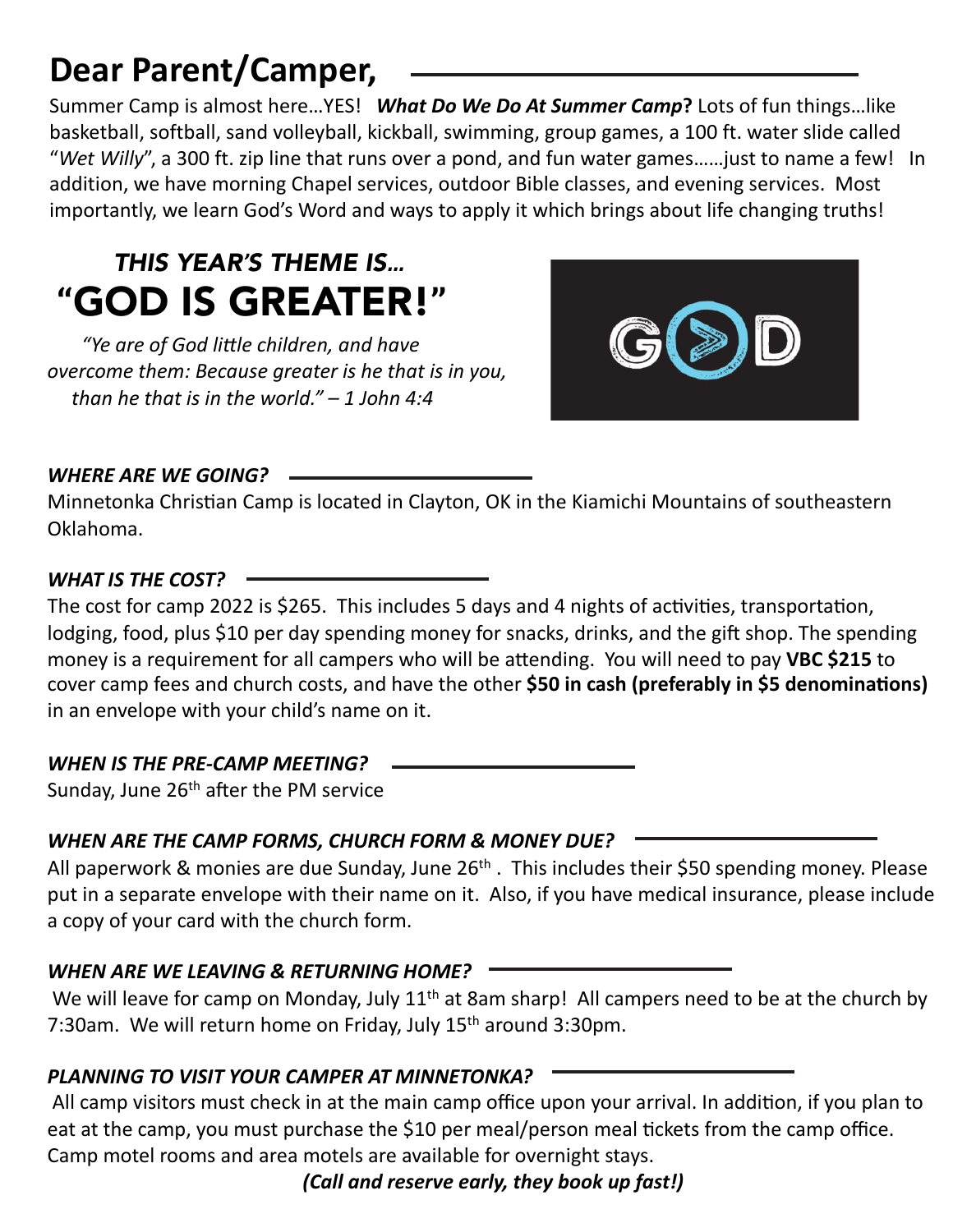

We are all **SO EXCITED** about Jr. Camp and we want everyone who attends to be safe, have fun, and most of all hear God speak to our heart and lives. For that to happen, we must follow some important ground rules:

#### **1. Dress Appropriately** (Modest)

No short shorts or short skirts, vulgar printed shirts or vulgar attire of any kind. We ask everyone to please dress appropriately to the evening services. (*Note: Clothing worn to evening services does not have to be dress clothes, just clean, modest clothing.*)

#### **2. Be Ready To Participate.**

No one will be allowed to skip scheduled classes, worship services or group activities. (*Also, no camper may leave the campgrounds without permission from a senior counsellor*.)

#### **3. Remember To Eat**

All campers will be required to eat at each meal. You will need to keep your strength up for all the games and activities of the week!

#### **4. No Banned Materials**

No Illegal drugs, alcohol, tobacco products, firearms or fireworks of any kind will be allowed at the camp.

#### **5. Be Respectful**.

We ask for respect to be given to everyone. Disrespecting any leaders/counsellors will get you sent home!

#### **6. No Electronic Devices**

To keep everyone focused on what camp is all about, radios, electronic games, headphones, etc. will not be allowed. All cellphones will be taken up the first day. Campers will be allowed to call home each evening at a set time.

#### **7. Practice Healthy & Safe**

Please ensure that your child is healthy and feeling well. We ask that you check for any signs of fever, shortness of breath, dry cough, runny nose, sore throat; rashes of any kind, lice, etc. **It is imperative that we all do our part in being diligent in this area.**

### PLEASE NOTE: THESE RULES ARE NOT OPTIONAL!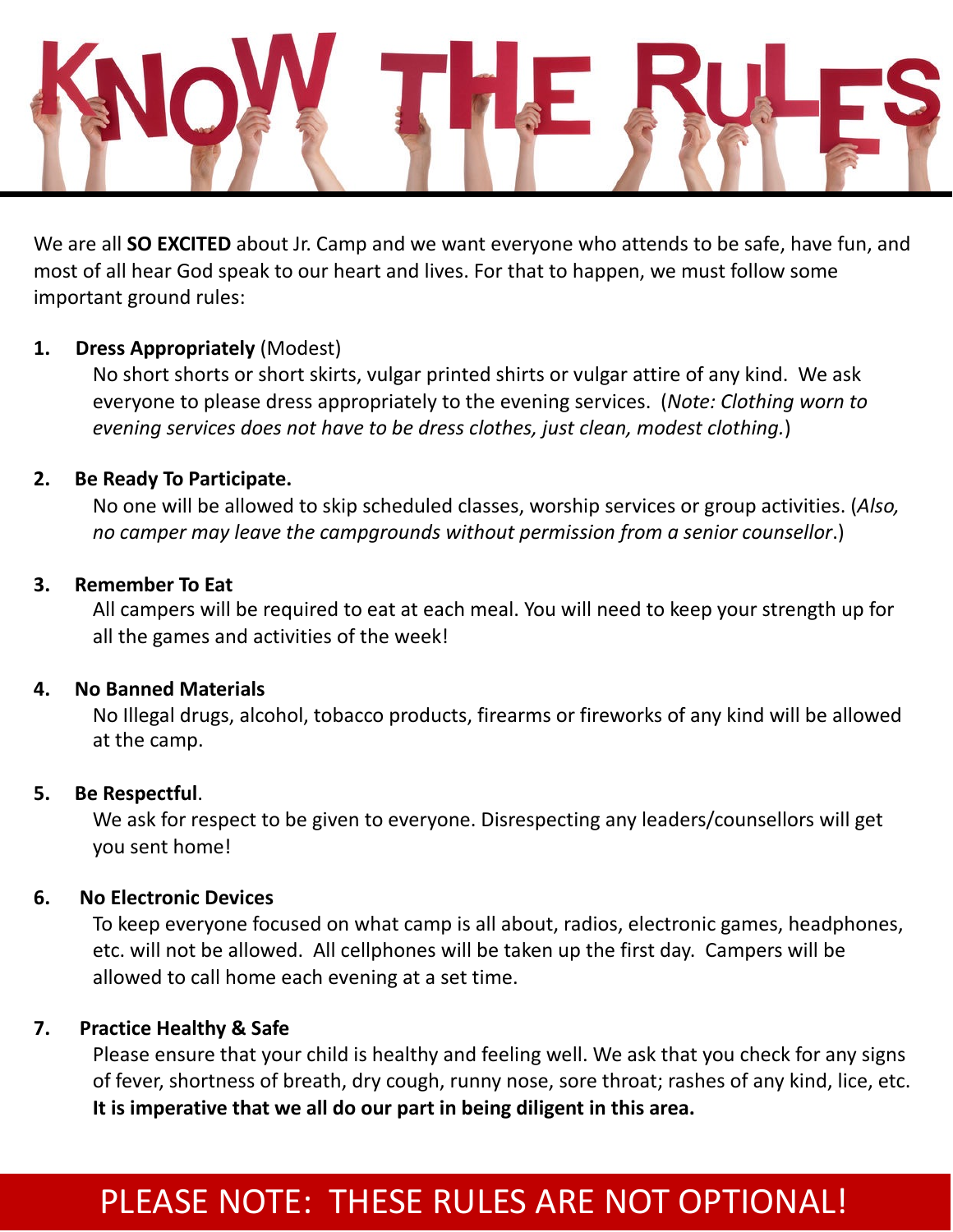

# WHAT DOES MY CAMPER NEED TO **BRING?**

- 1. A great attitude and open heart
- 2. Bible, Pen & Notebook
- 3. Bedding Sleeping bag, fitted sheet, and pillow.
- 4. Clothes for 5 days & nights underwear, socks, shirts, shorts, shoes, etc. At least 2 per day will be needed due to games and worship time (old clothes and shoes are good to have for water & mud games).
- 5. Personal Items Toothbrush, toothpaste, deodorant, shampoo, soap, towels, sunblock, bug spray, etc.
- 6. Flashlight
- 7. Bathing suit and Life jacket  $-\underline{ALL}$  campers must have a life jacket.
- 8. Dirty clothes bag and a plastic bag to pack away any wet clothes.
- 9. Prescriptions please put meds in an envelope marked with your child's name and any instructions needed. This will be given to the camp nurse and dispensed through them each day.

### **Limit 1 Suitcase + 1 Bedding Bag + 1 Smaller Bag (if needed) per camper. Please make sure ALL bags, clothing & belongings are marked with your IMPORTANT LUGGAGE INFORMATION AND AND A**

#### **camper's name.**

#### **Helpful Hints:**

You may send a card, letter, or package to your camper. They love to get mail! They will get their name called out at chapel in front of everyone. The camp's mailing address is listed on the front page of this packet. Remember that it will probably take at least 2 to 3 days to get to the camp so plan you mailing dates accordingly.

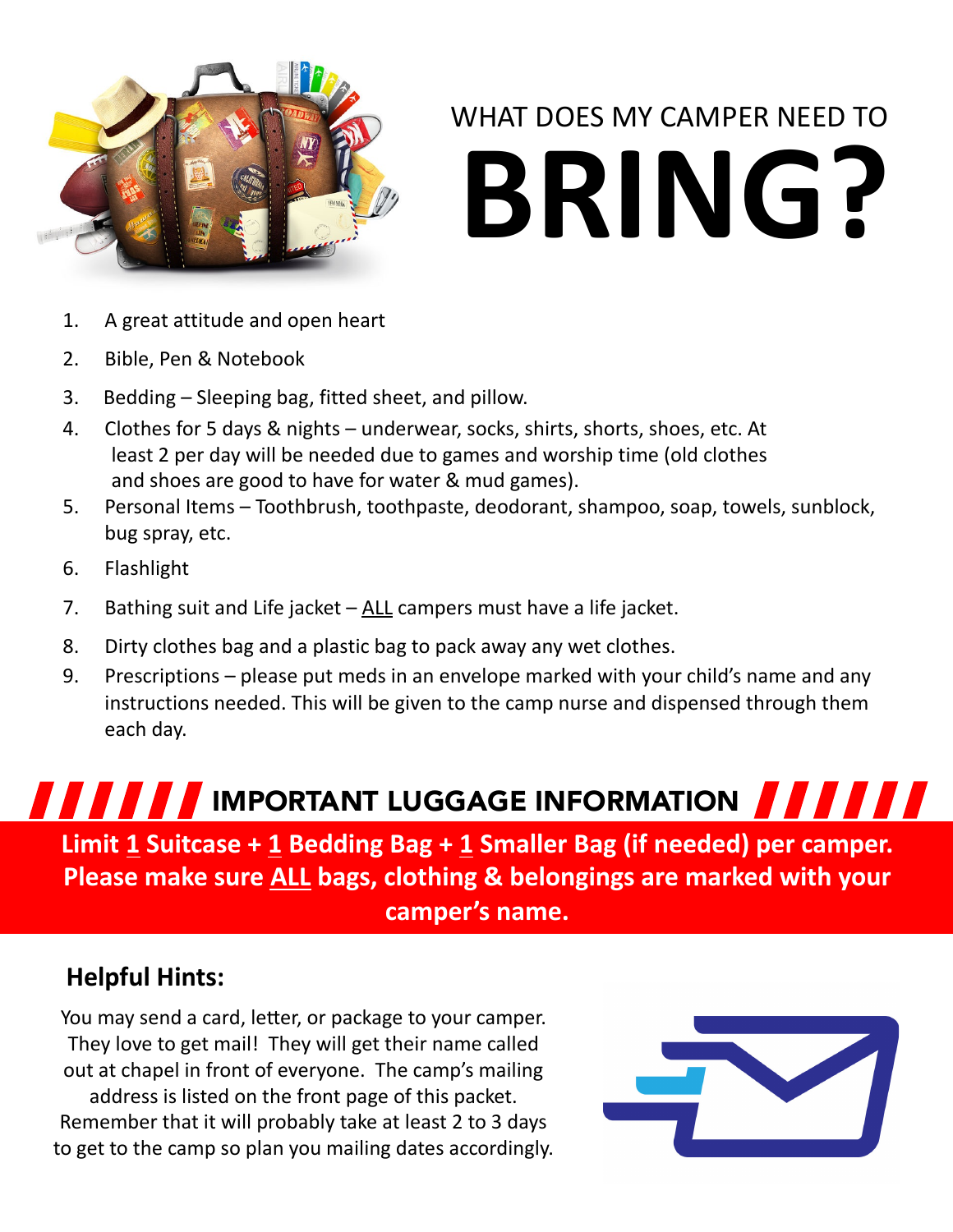

# **CAMPER RELEASE FORM**

Camper's Name:

Please text your name and t-shirt size to (214) 263-3494 ASAP to help ensure you receive the size you desire.

*Child* - Small, Medium, Large, Extra Large or *Adult* - Small, Medium, Large, Extra Large, 2X, 3X or 4X

#### *VBC WAIVER & CONSENT*

The following is a list of activities that may be offered at camp include basketball, canoe, challenge course, hiking, volleyball, horseshoes, kayak, paddle boat, paintball, softball, swimming, waterslide, zipline, group games and challenges, etc. As the camp participant or Parent/Guardian of camper, I give permission for myself or my child to participate in all activities with *Victory Baptist Church* and *Minnetonka Christian Camp* and waive any liability on the part of *Victory Baptist Church*.

In addition, I consent for not only participation in activities, but also for the use of images or recordings of camper without compensation.

Guest Signature: \_\_\_\_\_\_\_\_\_\_\_\_\_\_\_\_\_\_\_\_\_\_\_\_\_\_\_\_\_\_\_\_\_\_\_\_\_\_\_\_\_\_\_\_\_

Parent/Guardian Signature (If guest is under 18):

Please Print First And Last Name As Signed Above:

\_\_\_\_\_\_\_\_\_\_\_\_\_\_\_\_\_\_\_\_\_\_\_\_\_\_\_\_\_\_\_\_\_\_\_\_\_\_\_\_\_\_\_\_\_\_\_\_\_\_\_

\_\_\_\_\_\_\_\_\_\_\_\_\_\_\_\_\_\_\_\_\_\_\_\_\_\_\_\_\_\_\_\_\_\_\_\_\_\_\_\_\_\_\_\_\_\_\_\_\_\_\_\_

\_\_\_\_\_\_\_\_\_\_\_\_\_\_\_\_\_\_\_\_\_\_\_\_\_\_\_\_\_\_\_\_\_\_\_\_\_\_\_\_\_\_\_\_\_\_\_\_\_\_\_\_\_\_\_\_\_\_\_\_

Additional Information Or Comments That You Would Like For The VBC Camp Counselors To Be Aware Of Or Know:

\_\_\_\_\_\_\_\_\_\_\_\_\_\_\_\_\_\_\_\_\_\_\_\_\_\_\_\_\_\_\_\_\_\_\_\_\_\_\_\_\_\_\_\_\_\_\_\_\_\_\_\_\_\_\_\_\_\_\_\_\_\_\_\_\_\_\_\_\_\_\_\_\_\_\_\_\_\_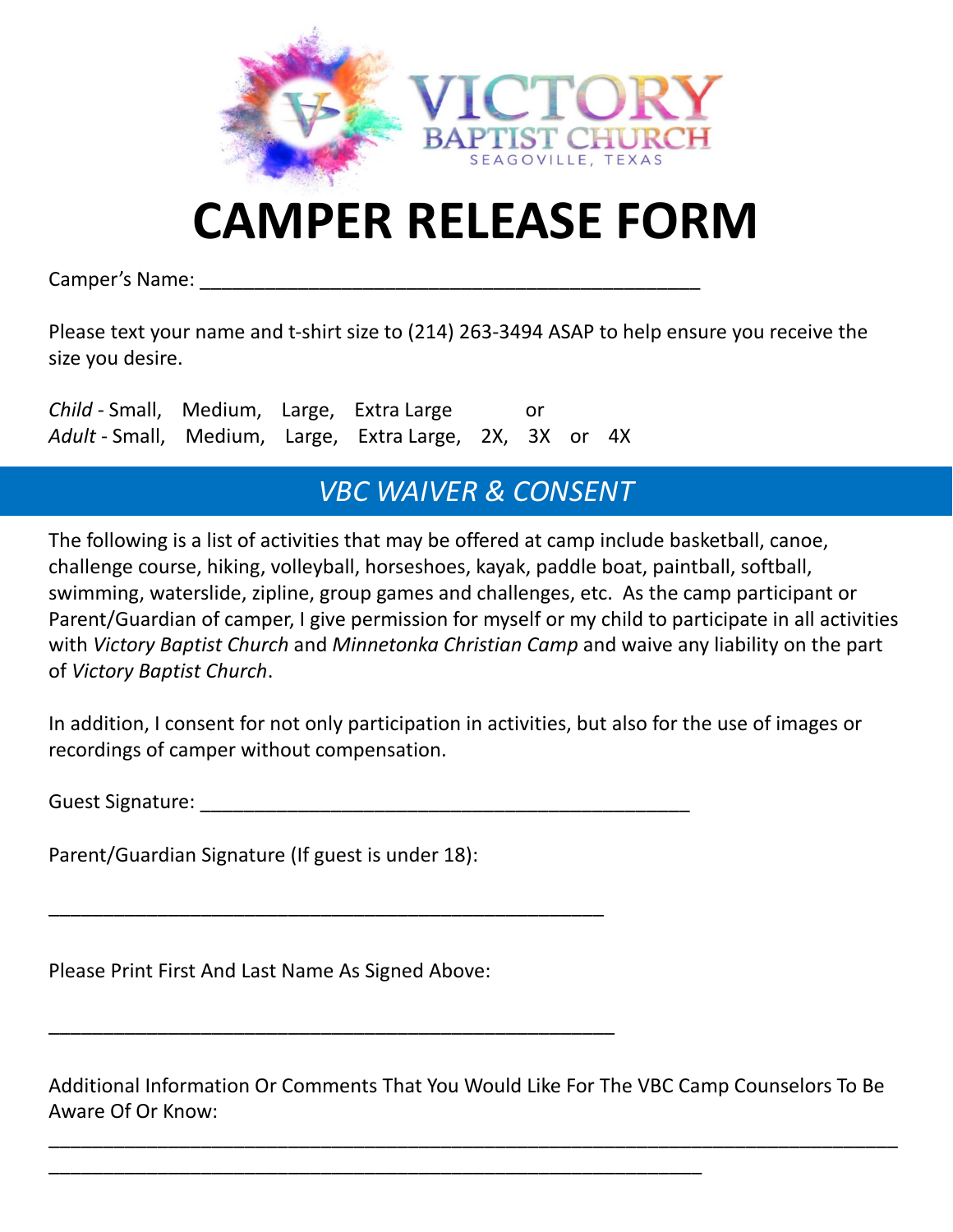

#### **CAMPER / COUNSELOR REGISTRATION, HEALTH & WAIVER FORM**

THIS FORM IS REQUIRED FOR EVERY PERSON IN YOUR GROUP *\*NO PETS ALLOWED\**

| Camper Age: Camper Age: Camper Birthday:                                                                      |                                                                                                                           |  |
|---------------------------------------------------------------------------------------------------------------|---------------------------------------------------------------------------------------------------------------------------|--|
|                                                                                                               |                                                                                                                           |  |
| Parent/Guardian Phone: Law March 2014 and 2015 and 2016 and 2017 and 2018 and 2017 and 2018 and 2017 and 2018 |                                                                                                                           |  |
|                                                                                                               |                                                                                                                           |  |
|                                                                                                               |                                                                                                                           |  |
|                                                                                                               | <b>Camper Shot Records</b> (These are required for any medical treatment that may be required)<br>Last Date Administered: |  |
|                                                                                                               |                                                                                                                           |  |
|                                                                                                               |                                                                                                                           |  |
|                                                                                                               |                                                                                                                           |  |
|                                                                                                               |                                                                                                                           |  |
|                                                                                                               |                                                                                                                           |  |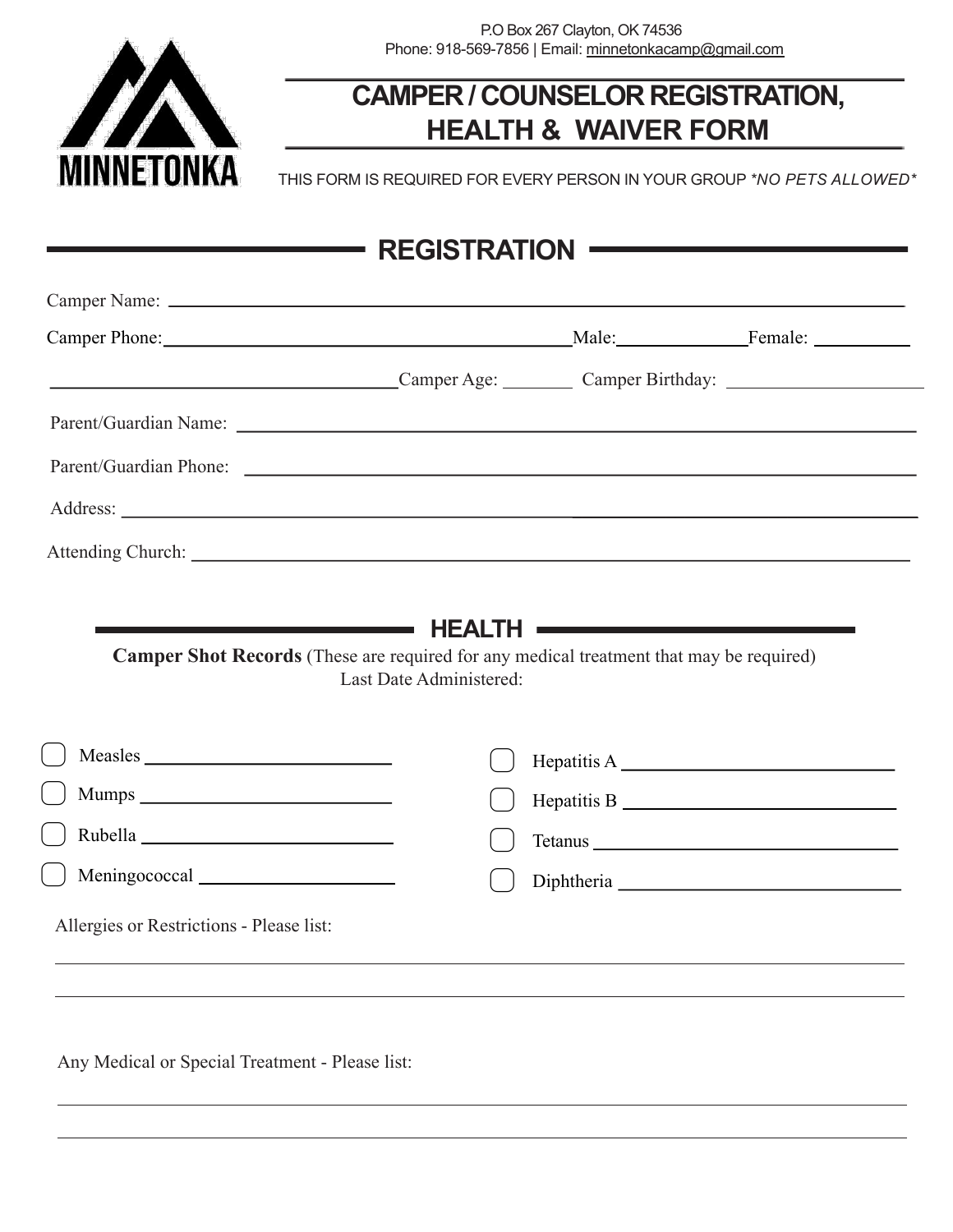

## MEDICAL TREATMENT AUTHORIZATION

By signature I agree that this information is accurate and true. By signature I give permission for diagnoses, therapeutic, and operative procedures as deemed necessary.

Guest Signature:

Parent/Guardian Signature (If guest is under 18):

Please print first and last name as signed above:

#### **WAIVER**

Campers who have not had their 13th birthday, and anyone who cannot pass a basic swim test are required to wear a U.S. Coast Guard approved flotation devices while participating in swimming or boating activities.

Also, additional activities that may be offered at camp include basketball, canoe, challenge course, hiking, volleyball, horseshoes, kayak, paddle boat, paintball, softball, swimming, waterslide, zipline, etc.

As Parent/Guardian I give my permission for my child to participate in all activities at Minnetonka Christian Camp, and waive any liability on the part of Minnetonka Christian Camp.

#### **Consent for camper participation in activities, and for the use of images or recordings of camper without compensation**

Guest Signature:

Parent/Guardian Signature (If guest is under 18): \_\_\_\_\_\_\_\_\_\_\_\_\_\_\_\_\_\_\_\_\_\_\_\_\_\_\_\_\_\_\_

Please print first and last name as signed above: